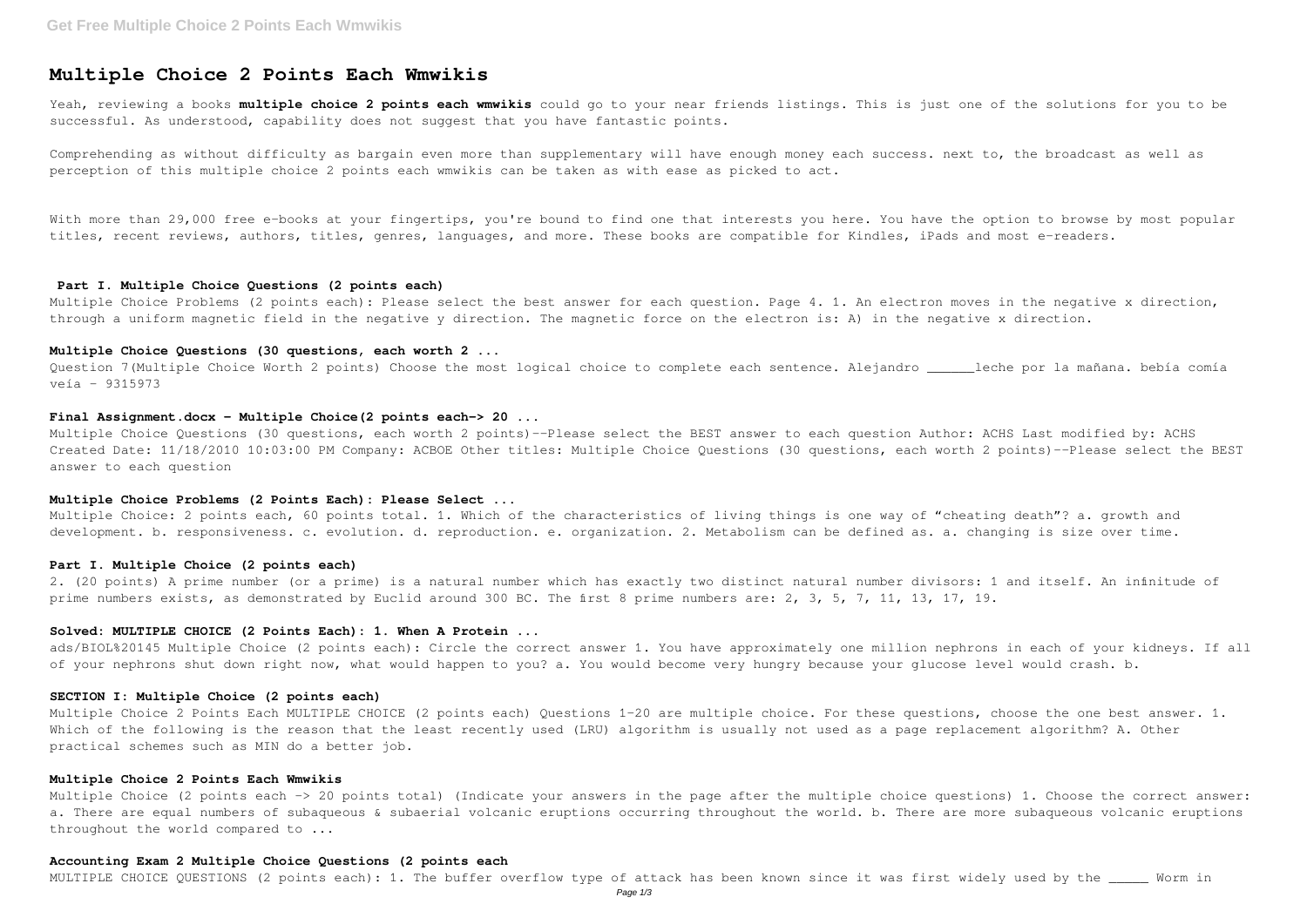1988. A. Code Red B. Slammer C. Morris Internet D. Alpha One 2. A buffer \_\_\_\_\_ is a condition at an interface under which more input can be placed into a buffer or data holding area than

#### **Solved: Ads/BIOL%20145 Multiple Choice (2 Points Each): Ci ...**

There are 45 questions on allison's English test. The multiple choice questions are worth 2 points each, and the short answers are worth 5 points each.  $The - 4173141$ 

## **Part I: 15 Multiple choice questions (2 points each)**

Get Free Multiple Choice 2 Points Each Wmwikis ManyBooks has put together collections of books that are an interesting way to explore topics in a more organized way. Multiple Choice 2 Points Each MULTIPLE CHOICE (2 points each) Questions 1-20 are multiple choice. For these questions, choose the one best answer. 1. Which of the following is the ...

#### **MULTIPLE CHOICE (2 points each)**

Part I. Multiple Choice (2 points each) 1. The process of dissolving is favored if the interactions are weaker than the interactions. Answer 3. solutesolute and solvent-solvent; solute-solvent (see Moore, p. 729) 2. Two liquids which mix together in all proportions are said to be; they mix because  $\overline{\phantom{a}}$ .

**Multiple Choice 2 Points Each**

MULTIPLE CHOICE (2 points each) Questions 1-20 are multiple choice. For these questions, choose the one best answer. 1. Which of the following is the reason that the least recently used (LRU) algorithm is usually not used as a page replacement algorithm? A. Other practical schemes such as MIN do a better job.

## **Question 7(Multiple Choice Worth 2 points) Choose the most ...**

Part I: 15 Multiple choice questions (2 points each) Answer all of the following questions. READ EACH QUESTION CAREFULLY. Fill the correct bubble on your mark-sense sheet. Each correct question is worth 2 points. Choose the one BEST answer for each question.

Multiple Choice 2 Points Each MULTIPLE CHOICE (2 points each) Questions 1-20 are multiple choice. For these questions, choose the one best answer. 1. Which of the following is the reason that the least recently used (LRU) algorithm is usually not used as a page replacement Page 1/5

## **Part I: Multiple Choice. Each is worth 2 points.**

Part I. Multiple Choice Questions (2 points each): 1. What happens when you try to assign a value larger than the maximum possible integer to an int ... Programming Questions (60 points total): 1. (20 points) You are creating a High-Low game. The first player will enter the "magic number". Your

#### **Bio 20 Exam #1 Multiple Choice 2 points each**

SECTION I: Multiple Choice (2 points each) Choose the one best answer from the selections provided and place the letter corresponding to that answer in the space to the left of the question number. 1. Which of the following is an example of vicarious liability? a. A person being responsible for damages created in an accident that was their ...

#### **Multiple Choice 2 Points Each Wmwikis**

MULTIPLE CHOICE (2 points each): 1. When a protein hormone is being synthesized in the rough endoplasmic reticulum, what is the initial polypeptide called? a) exon b) peptide c) prohormone d) prehormone e) preprohormone 2. What hormone released by the posterior pituitary functions in uterine contractions and milk letdown in the breast?

## **Multiple Choice 2 Points Each Wmwikis - worker-redis-3 ...**

## **Part I. Multiple Choice Questions (2 points each)**

Accounting Exam 2 Multiple Choice Questions (2 points each

## **There are 45 questions on allison's English test. The ...**

Part I: Multiple Choice. Each is worth 2 points. 1. An isoquant: a) must be linear. b) cannot have a negative slope. c) is a curve that shows all the